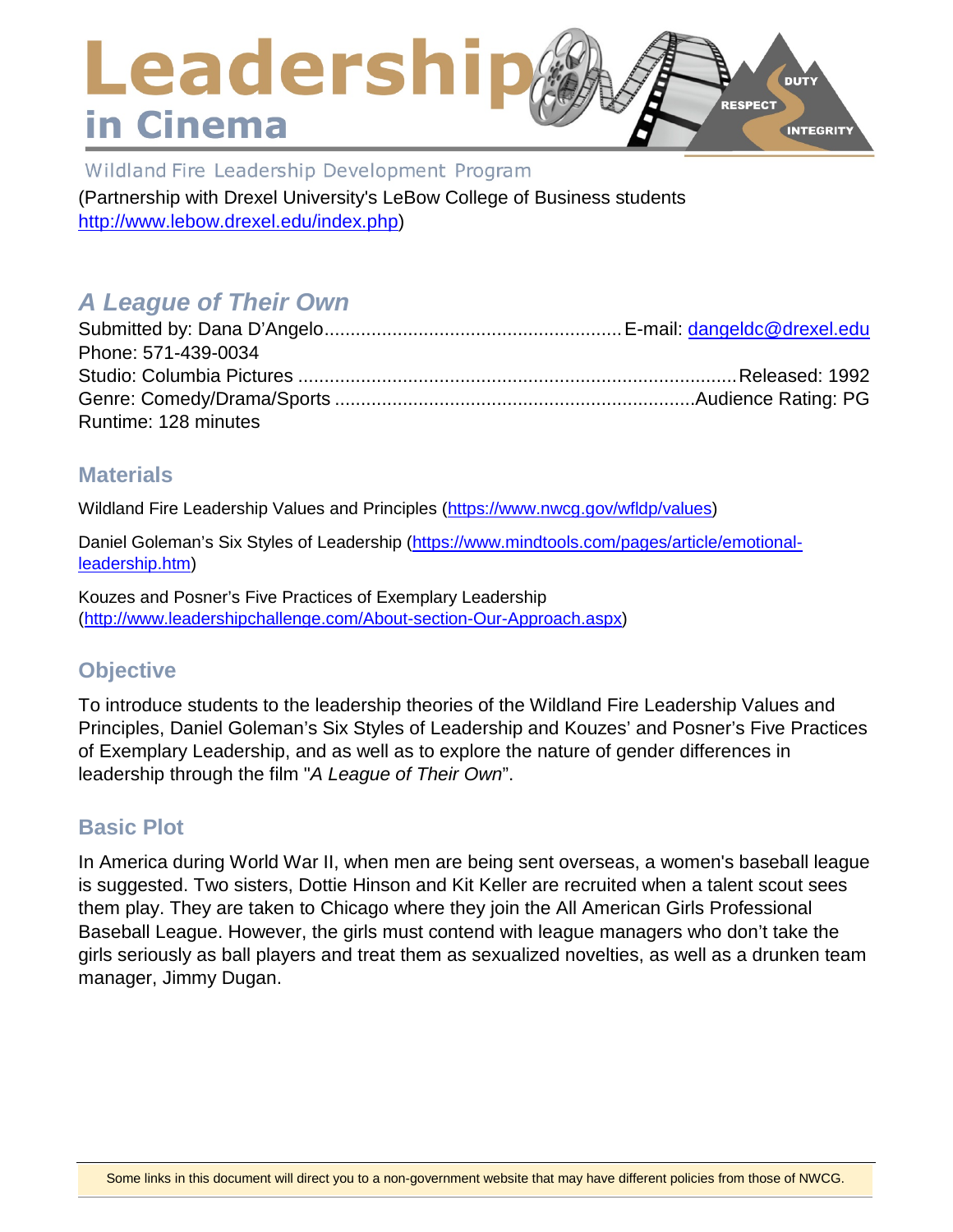# **Cast of Main Characters**

# **Facilitation Options**

- 1. Assign applicable readings before class time.
- 2. Review highlights of the readings and theories that will be applied to the film.
- 3. Advise students to take notes during the film on how the leadership ideas are being used.
- 4. Show film, "*A League of Their Own*", pause after important scenes that relate to leadership to let students take notes as well as discuss.
- 5. Break into small groups to encourage new ideas among students.
- 6. Go over the discussion questions under each section with the groups and make them answer them for homework.
- 7. Have the class discuss their answers for the discussion questions.
- 8. Offer the class specific theories of leadership and ask them to relate these theories to scenes and characters in the movie.
- 9. Encourage students to relate ideas from the film to personal and real-world experiences as well as other movies previously studied.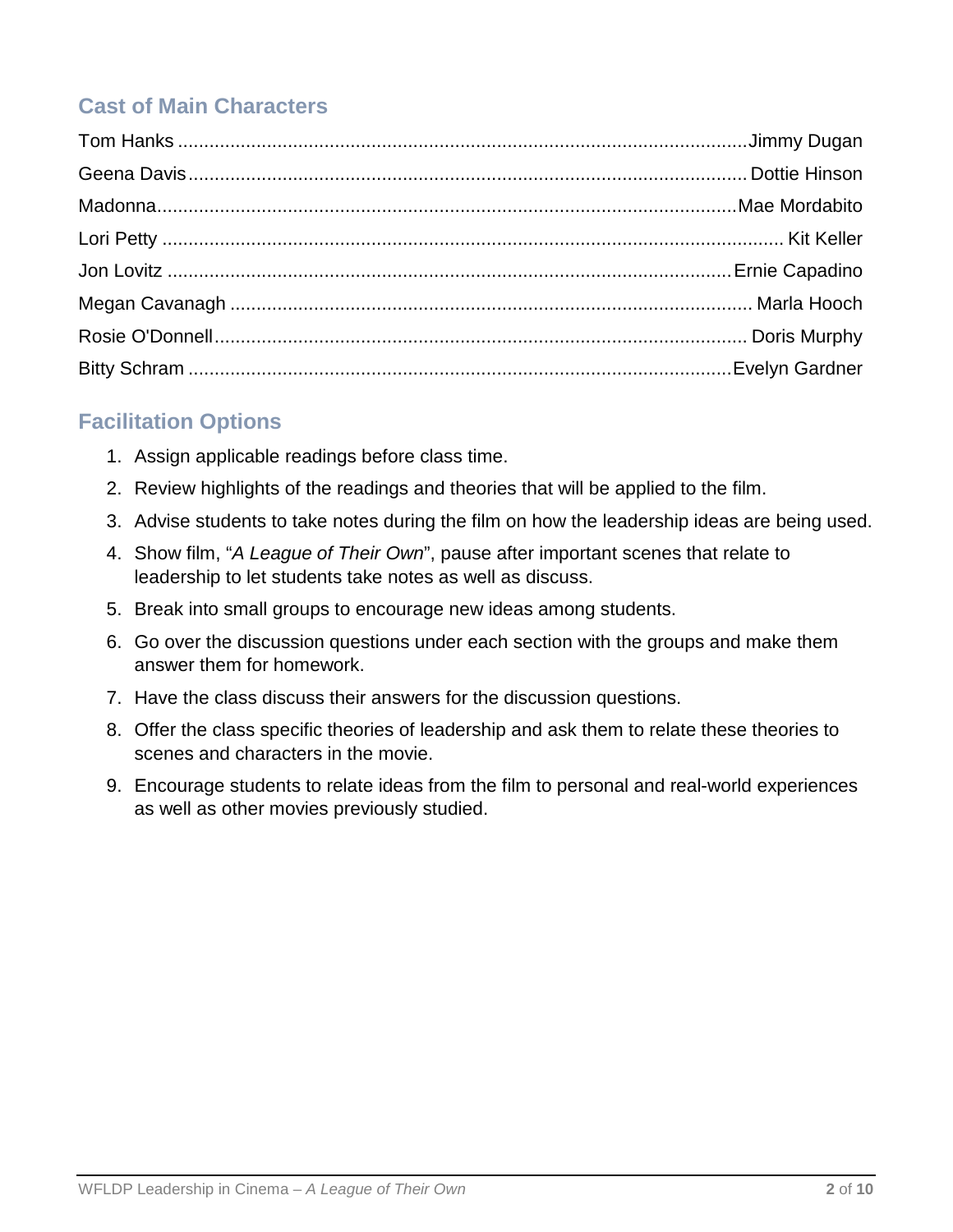### **THE WILDLAND FIRE LEADERSHIP VALUES AND PRINCIPLES**

### **Objective**

Students will identify and relate ideas from wildland fire to the film "*A League of Their Own*" and the characters within the film. They will use the values and principles discussed and synthesize them with other ideas on leadership.

### *Duty*

**Make sound and timely decisions** – Dottie Hinson says she will not go to tryouts for the All American Girls Professional Baseball League and Ernie Capadino really wants her to go as he knows how successful she would be. Ernie Capadino allows Kit Keller to go to tryouts because she is able to convince Dottie Hinson to go. Even though Kit Keller is not as great of a player, Ernie Capadino needed to take what he could get if that meant Dottie Hinson would join the team.

[http://www.youtube.com/watch?v=-7krYJUfFv4&list=PL-RKcGbQ01zVAAIryUmTwScVX5K-](http://www.youtube.com/watch?v=-7krYJUfFv4&list=PL-RKcGbQ01zVAAIryUmTwScVX5K-Zm9Cv)[Zm9Cv](http://www.youtube.com/watch?v=-7krYJUfFv4&list=PL-RKcGbQ01zVAAIryUmTwScVX5K-Zm9Cv)

Develop your subordinates for the future - Mae Mordabito teaches Shirley Baker how to read so she will be able to be more successful in the future.

<http://www.youtube.com/watch?v=d0YyuppDBJw>

#### *Respect*

**Know your subordinates and look out for their well-being** - Marla Mordabita is a great baseball player but Ernie Capadino won't let her join the team because she is ugly. Dottie Hinson stands up for Marla Hooch because she knows she would be an asset, so she says she will not go to tryouts unless Marla Hooch can attend as well.

**Know your subordinates and look out for their well-being** - A mailman comes bearing news of someone's death in the military but can't give the news because he left a sheet back at the post office. This causes distress in all the girls because many of them have husbands in the war, so Jimmy Dugan takes the mail from the mailman even though he is not supposed to. He stands up for the girls and allows Betty Horn (who lost her husband) to leave the room and have the day to herself to deal with the terrible news.

**Employ your subordinates in accordance with their capabilities** - Jimmy Dugan is not taking control of the team so they do not have the roster for the game. Dottie Hinson is given control and is able to assign the team members their positions based on their ability levels. She does not put players in positions they would not do well in, because she knows her teammates well enough.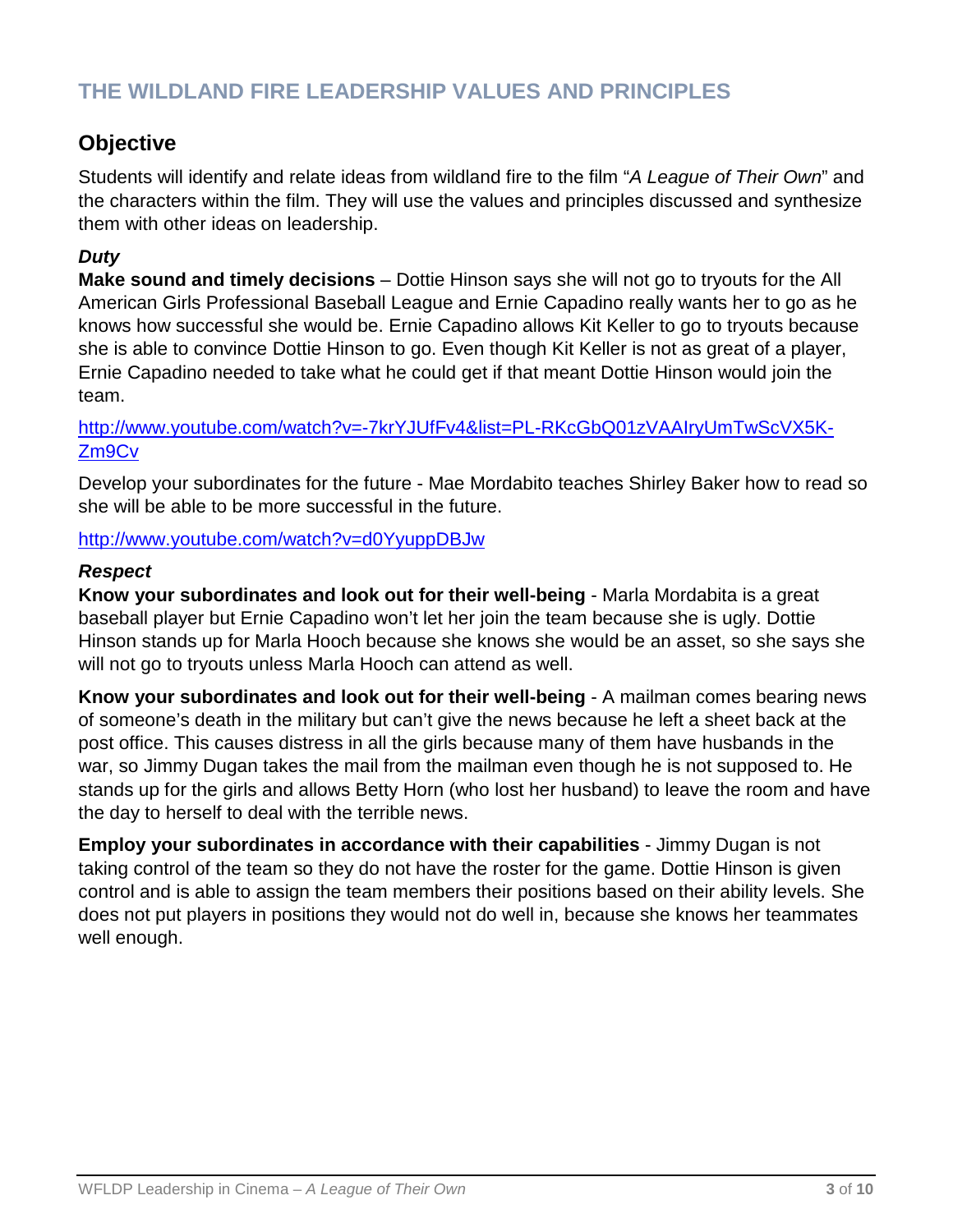### *Integrity*

**Know yourself and seek improvement** - Kit Keller is always being compared to her sister, Dottie Hinson, so she is constantly try to improve herself, so she can be a better leader.

**Seek responsibility and accept responsibility for your actions** - Dottie Hinson takes over the team when Jimmy Dugan is too drunk and doesn't care enough to lead the team. She is able to do this successfully and fairly. When Jimmy Dugan doesn't agree with a play she stands her ground. Yet when the player follows Dugan's play and it is successful she gives him her respect.

### <http://www.youtube.com/watch?v=d0YyuppDBJw>

**Set the example** - When the All-American Girls Professional Baseball League is not getting as popular as originally thought, the girls are told to really "put on a good show." Dottie Hinson slides in to a split with a smile for the cameras, showing the girls exactly how to do this.

# **Discussion Questions**

- 1. Identify a character that uses Respect in their leadership, another who uses Duty, and another who uses Integrity. How do they demonstrate it?
- 2. How do these characters use these values to their advantage?
- 3. Explain a moment in "*A League of Their Own*" when the principle of Respect is not used and causes conflict.
- 4. When would one of these principles help a character lead better and why?
- 5. How does being on a team change the way these values are used?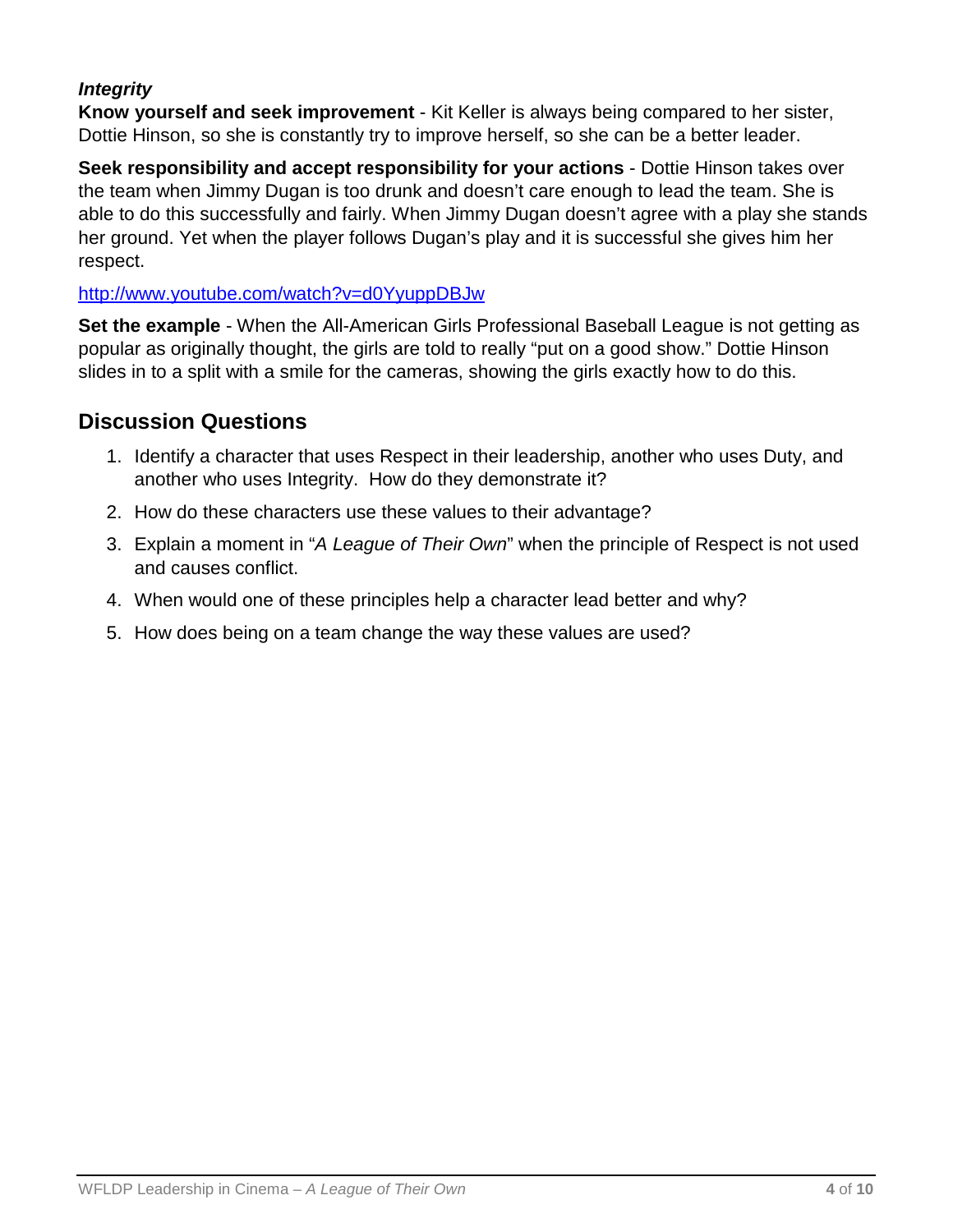# **DANIEL GOLEMAN'S SIX STYLES OF LEADERSHIP**

### **Objective**

To introduce students to Goleman's Leadership Styles using characters from the film "*A League of Their Own*."

### *Commanding*

The commanding style is one in which the leader demands that his followers listen to him and cooperate with his instructions. The leader sets out goals and creates a drive to achieve them through his coerciveness. The leader does not expect nor want and doubt or second opinions from his subordinates. It works best in chaotic situations, or in situations in which the direction needs to be changed, or with subordinates that are problematic to the entire group.

#### *Visionary*

A leader using the visionary style does so in a fashion that unites the subordinates toward one goal. It creates self-confidence and empathy in the subordinates because they feel a connection not only to the goal and the leader, but also to each other because they are each working together for the same thing. The leader is working with the subordinates and is not asking them to do something they are not, but rather asking them to do something WITH him. This works well when a new vision is needed or when a direction needs to be cleared up.

#### *Affiliative*

When a leader uses the affiliative style of leadership, the create harmony in the group and build emotional bonds between the subordinates of the group. This leader puts their subordinates first, making sure that there is clear communication between the subordinates and that they are empathetic to the cause and each other. This works well when trying to heal divisions between subordinates and to motivate people during stressful situations.

#### *Democratic*

A leader with a democratic leadership style cares about what the group as a whole thinks. This leader creates unity in the group through the participation of the group members. This style enables a team leadership to form through the collaboration of each of the members of the group. This allows the leader to get input from the group and it makes the group feel good about the leader and the cause because they had some kind of say in the matter.

#### *Pacesetting*

A pacesetting style leader sets the bar really high for their subordinates. They create and develop a group of subordinates that have initiative, a drive, and are self-conscientious. This style works well when something needs to be done quickly and usually only works well with a group of motivated and competent subordinates.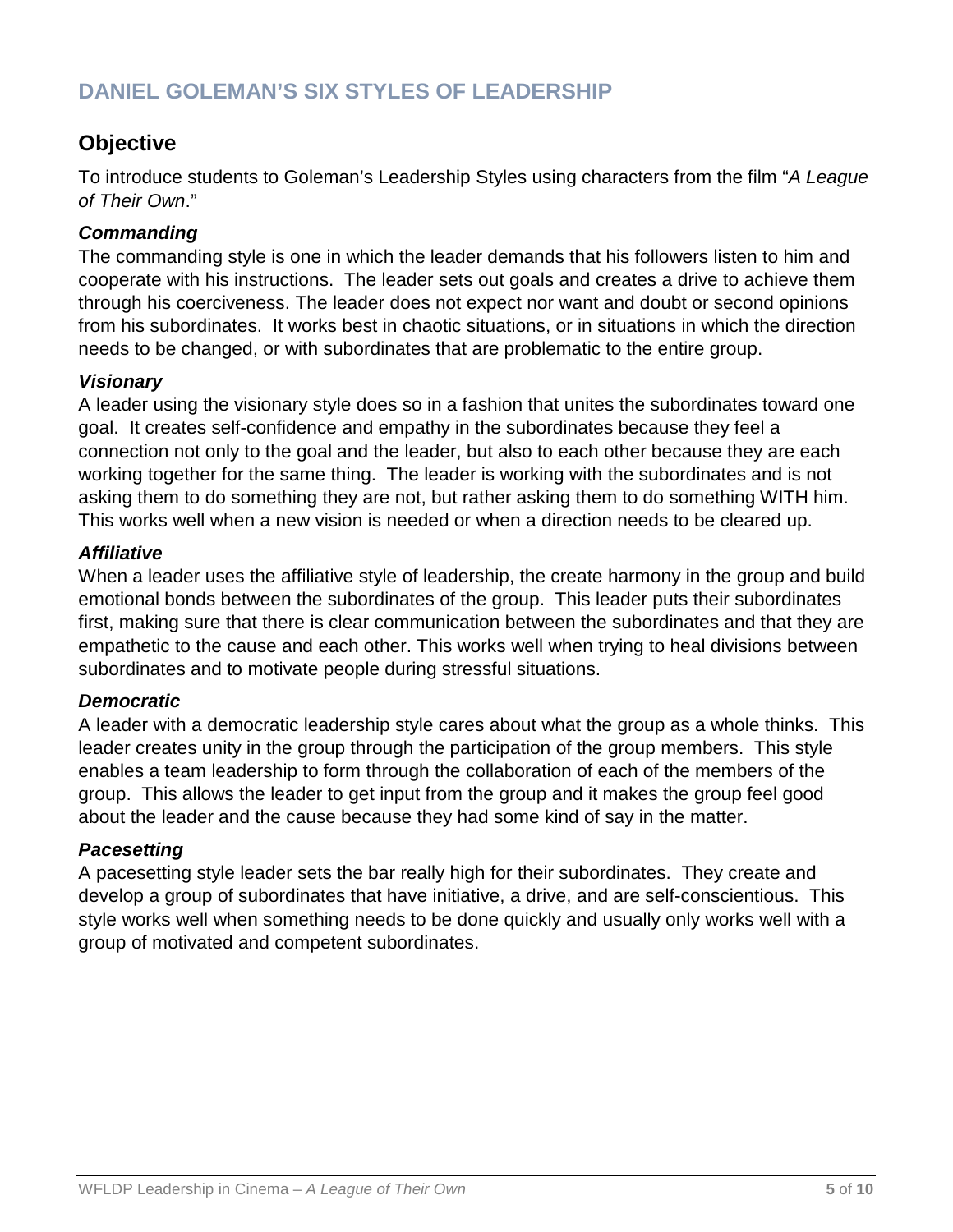### *Coaching*

A leader utilizing the coaching style of leadership is not so much concerned with getting results immediately as they are with having people produce results in the future. They don't command people to do anything, but rather, they ask their subordinates to try something one way or a different way. This helps improve performances in the long-run and develops self-awareness and empathy among the subordinates.

### **General Discussion**

In beginning of the All-American Girls Professional Baseball League, Tom Hanks' character, Jimmy Dugan, was in a drunken stupor and did the exact bare minimum of what his boss told him to do as the manager for the Peaches: he showed up, smiled, and waved his hat at the crowd. This doesn't fit any of Goleman's leadership styles, because he wasn't being a leader at all. However, a few games into the series, Jimmy Dugan woke up and saw what was going on around him. He immediately started barking out orders to all the ladies on the team. He wakes up because Dottie Hinson, who had stepped up and assumed the role of coach while Jimmy had been passed out, was planning on having Marla Hooch bunt. Jimmy Dugan commanded, with the "Do-what-I-tell-you" fashion of the commanding style of leadership, that she, being the best hitter on the team, shouldn't be holding back and should be trying to actually hit the ball.

Even earlier, when Lou, the bus driver, quit after being blinded by Stilwell Gardner, the son of one of the players, Jimmy Dugan wakes from his stupor and realizes that the bus was stopped. Jimmy immediately takes charge and forces all the ladies to get back on the bus and he drives the bus himself. He takes charge without hesitation to take charge of the situation. Jimmy Dugan relies on this style of leadership because, as a baseball player, that is what he was conditioned with. He even mentions to Evelyn, in the famous "There is no crying in baseball!!!!!" scene [\(http://www.youtube.com/watch?v=6M8szlSa-8o&list=PL-](http://www.youtube.com/watch?v=6M8szlSa-8o&list=PL-RKcGbQ01zVAAIryUmTwScVX5K-Zm9Cv)[RKcGbQ01zVAAIryUmTwScVX5K-Zm9Cv\)](http://www.youtube.com/watch?v=6M8szlSa-8o&list=PL-RKcGbQ01zVAAIryUmTwScVX5K-Zm9Cv), how his coach screamed at him and insulted him in a similar manner.

Baseball, at least in men's baseball, is set up in a way where the coach has a coercive and commanding leadership style, and that was how, and still is how, baseball works. So while Jimmy didn't necessarily purposely think it through that the style of leadership he was using would work well in his situation, it did. Goleman states that the commanding style works best "in a crisis" or "to kick start a turnaround." The lack or organization of the team constituted a crisis and, in order for the team to actually excel in the league, they needed something to reverse the direction the team was heading in. That's why Jimmy Dugan's commanding leadership style was so effective. Without it, the team wouldn't have had the driving force that Jimmy's coerciveness brought to the team. Before, the girls were fighting each other and arguing over petty things, not much was getting done and the Peaches were floundering at the games, but Jimmy Dugan introduced self-control to the team by controlling the team like an actual men's baseball team. He even handles Kit in a pace-setting fashion when he threw her in the shower after her fight on the field [\(http://www.youtube.com/watch?v=bRLm\\_IVDSvo\)](http://www.youtube.com/watch?v=bRLm_IVDSvo). He did not let the gender of the player's distract him from the fact that this was baseball, and it should be run like any other baseball team, coercively. There was a simple time, however, when he did show an affiliative style, such as the prayer in locker room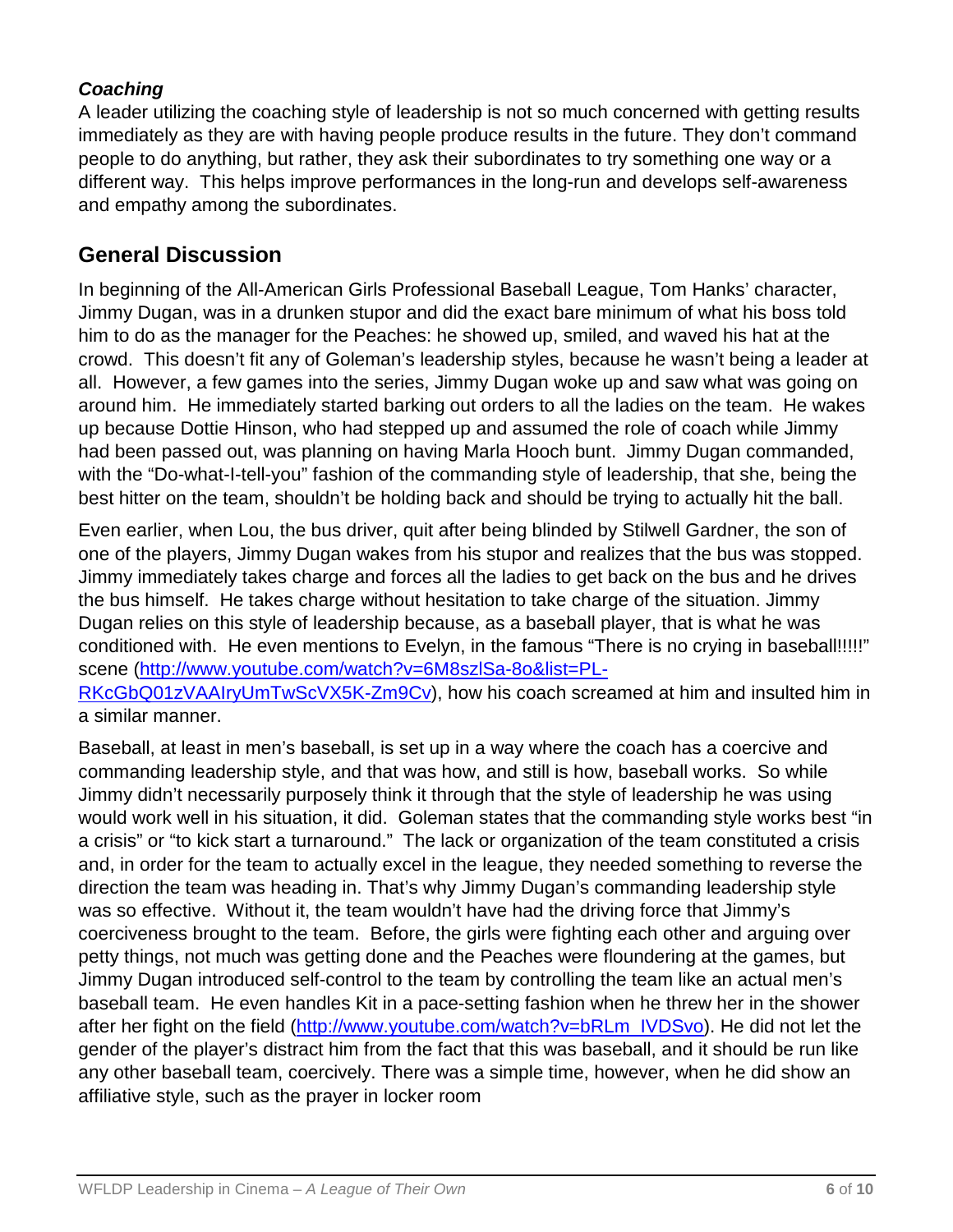[\(http://www.youtube.com/watch?v=mmuJb30cigQ&list=PL-RKcGbQ01zVAAIryUmTwScVX5K-](http://www.youtube.com/watch?v=mmuJb30cigQ&list=PL-RKcGbQ01zVAAIryUmTwScVX5K-Zm9Cv)**Zm9Cv**) and by becoming a personal friend of Dottie's.

# **Discussion Questions**

- 1. Jimmy Dugan as a leader is discussed extensively above. Can you determine the leadership styles used for other characters in the film?
- 2. Which leadership style do you think you most prefer and why? Which do you least prefer and why?
- 3. What other examples can you think of where each style is appropriate?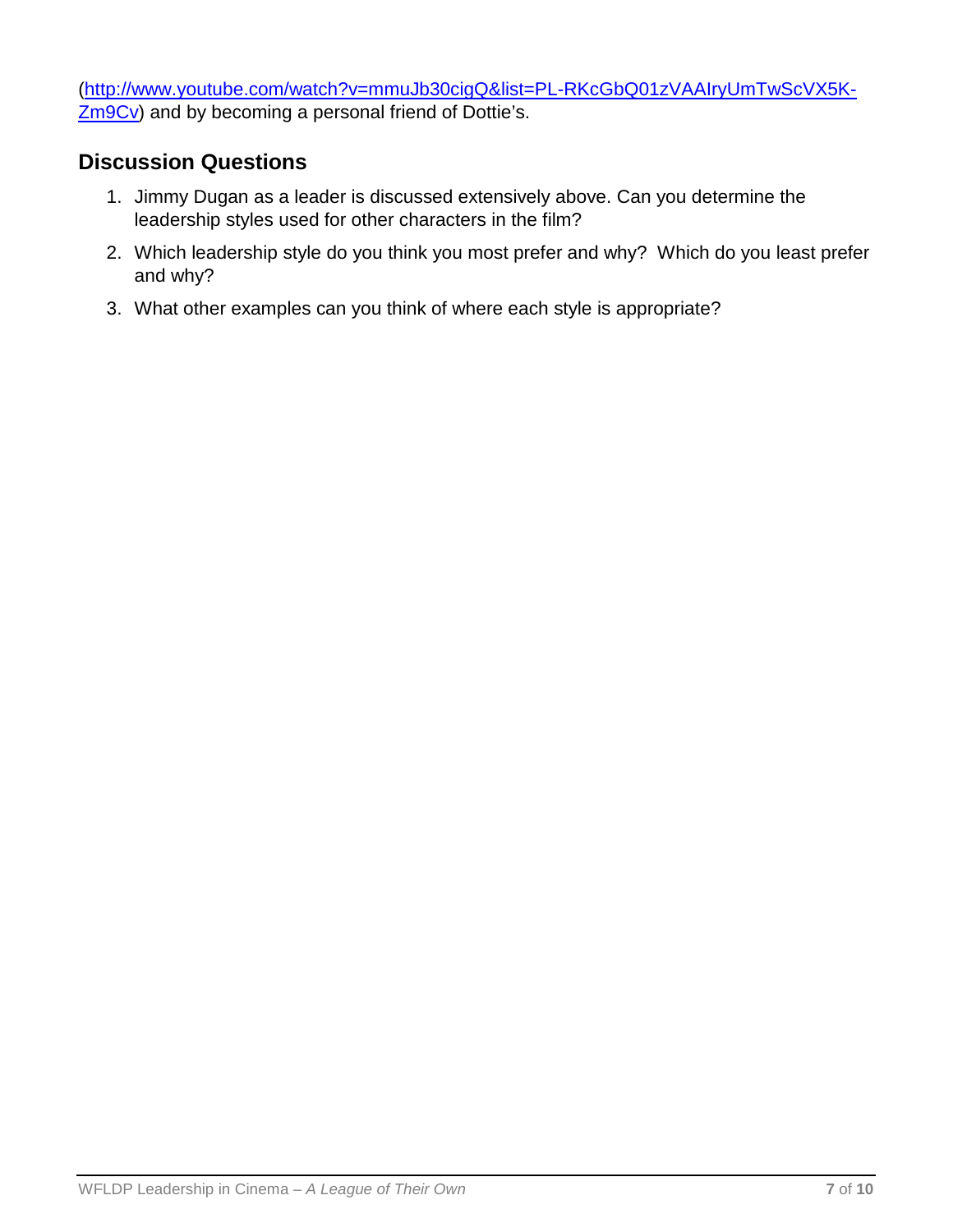### **KOUZES AND POSNER'S FIVE PRACTICES OF EXEMPLARY LEADERSHIP**

### **Objective**

To introduce students to Kouzes and Posner's Five Practices of Exemplary Leadership: Model the Way, Inspire a Shared Vision, Challenge the Process, Enable Others to Act, and Encourage the Heart, as well as to provide illustrative examples by discussing the following scenes from "*A League of Their Own*."

#### *Model the Way*

Leaders should show how people should be treated and how goals should be met. They act as they want their followers to.

Although Jimmy Dugan does not come around to respecting the girls as baseball players initially, when he does, he treats them as he would treat fellow men as players. For example, when Kit Keller acts up and get in a fight with another player, he throws her in the showers and yells at her to cool down. Also, in the following clip, he yells at Evelyn Gardener, using the famous line "There's no crying in baseball!" Even though this can be seen as cruel, he is treating her as an equal. Jimmy Dugan treats them not just as novelties like the people who manage the league, but as baseball players, as they too should see themselves. [\(http://www.youtube.com/watch?v=rWoD2sQ9LiU\)](http://www.youtube.com/watch?v=rWoD2sQ9LiU)

#### *Inspire a Shared Vision*

Envision the future and create an image of what the group or organization can become.

When Dottie Hinson makes a stylish catch, it is caught in a picture and put on the front of Time magazine. This serves as an icon for the All-American Girls Professional Baseball League and encourages more fans to attend games, which in turn inspires the players.

#### *Challenge the Process*

Leaders look for opportunities to change the status quo and look for innovative ways to improve the group or organization.

When Ernie Capadino takes the Dottie and Kit along to scout another girl, Marla Hooch, Ernie sees that she is less than attractive and turns her down. Dottie and Kit are disgusted by this, because Marla is such a talented player. They, as well as Marla's father convince him to take her on the team despite her looks. [\(http://www.youtube.com/watch?v=q0r5Mt4Qi7Y\)](http://www.youtube.com/watch?v=q0r5Mt4Qi7Y)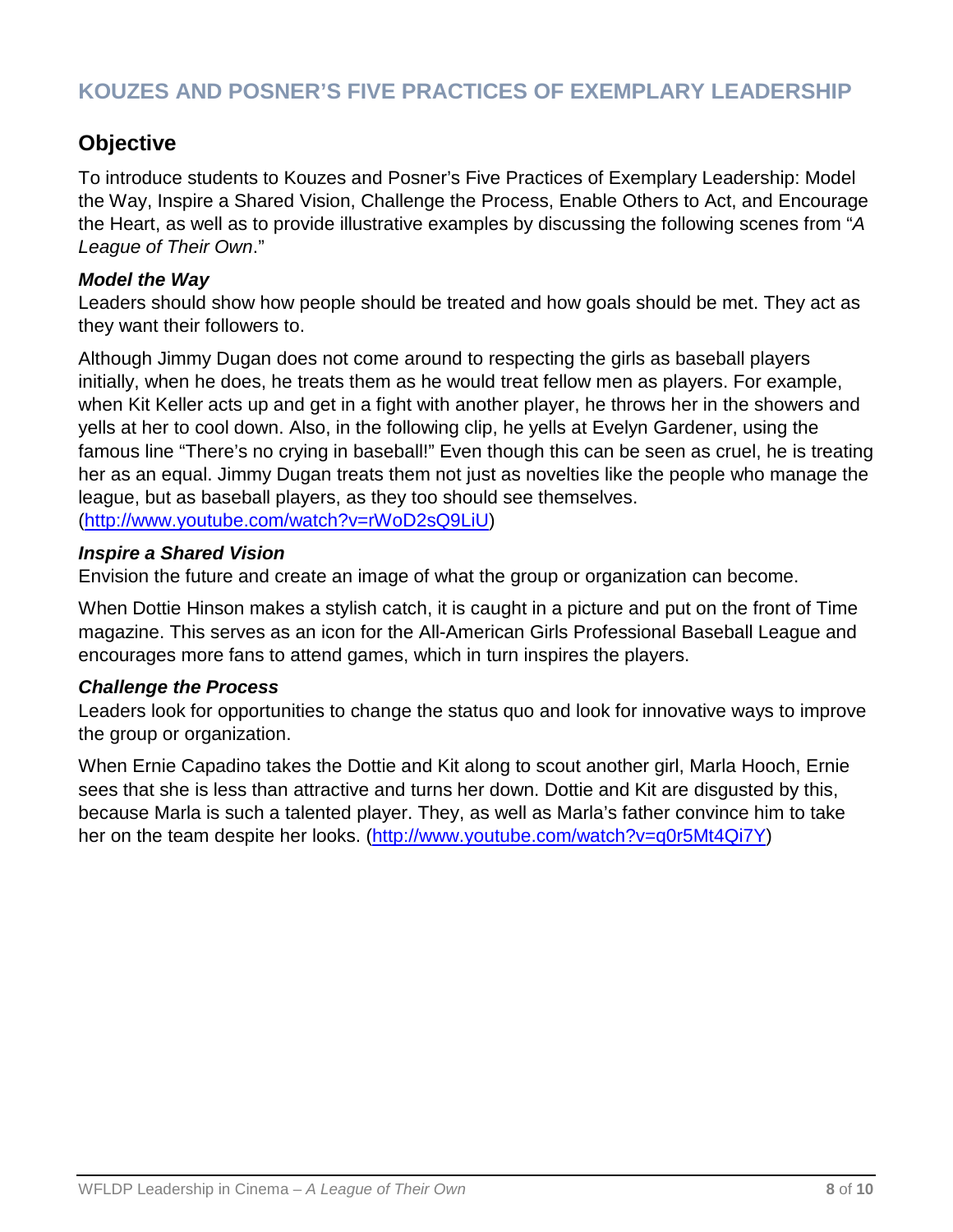### *Enable Others to Act*

Leaders actively involve everyone and strive to strengthen others and make them their best.

Dottie is constantly looking out for her little sister, Kit's best interests, even if it displeases Kit. When Kit is getting tired on the mound, Dottie and Jimmy go and talk to her. Despite her pleas to the contrary, Dottie declares that Kit is done pitching. This is not only in Kit's best interest, but the team as well.

#### *Encourage the Heart*

Leaders appreciate the contribution of each member and show that they appreciate them.

When a delivery man comes to the clubhouse and reads a telegram about the recipient's husband has died, Jimmy Dugan practically grabs the telegram from the man's hand in order to find out whose husband died. He differs from his previous leadership style and shows some sensitivity and caring towards the girls because of the tragedy.

### **Discussion Questions**

- 1. Can you think of scene not mention where a character uses one of the leadership practices?
- 2. What do you think were the predominate leadership practices in the film?
- 3. Were there moments in the film where it would have been ideal to use one of the above practices, but a character didn't? Explain.
- 4. Which practice or practices do use personally use the most and why?